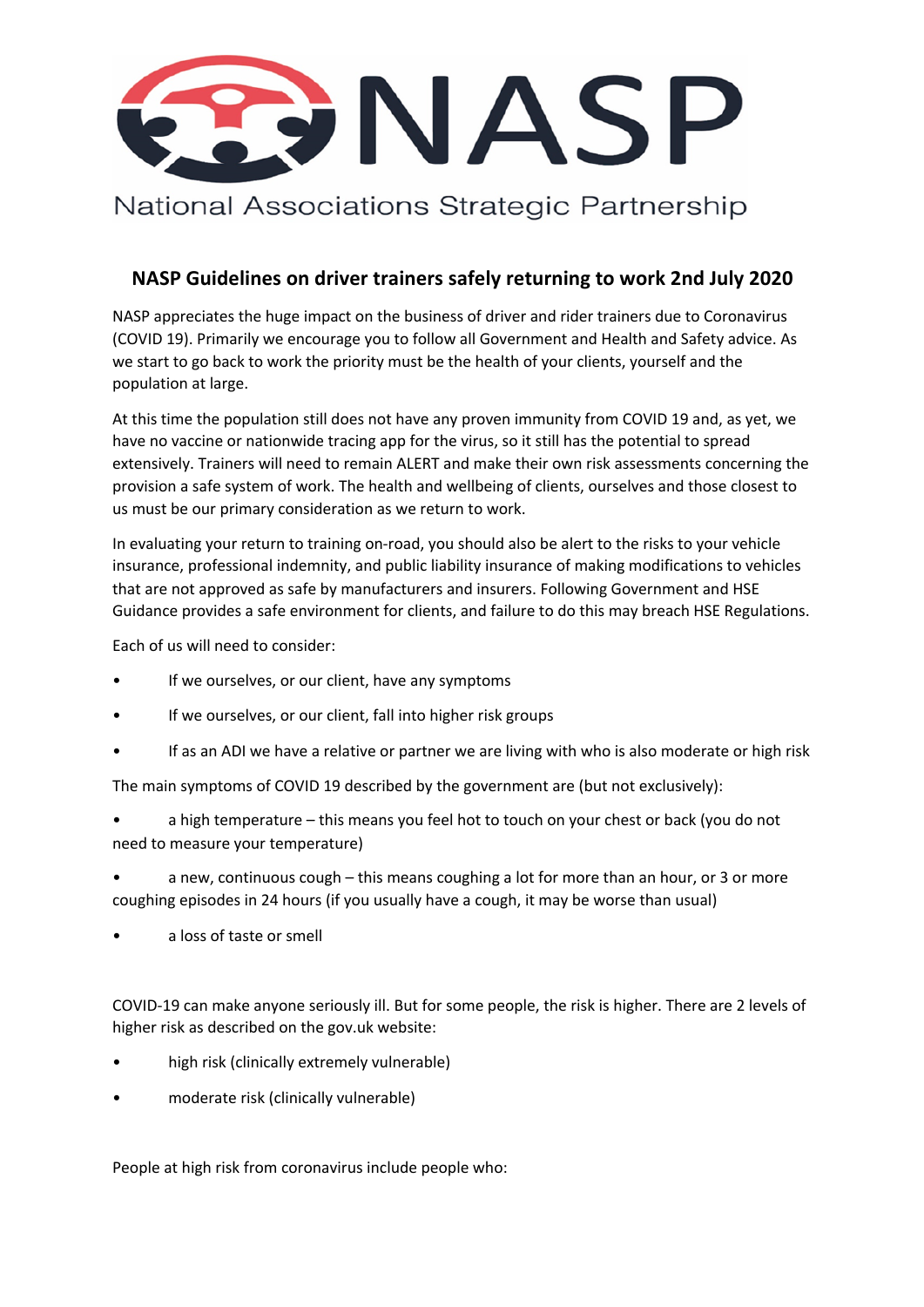- have had an organ transplant
- are having chemotherapy or antibody treatment for cancer, including immunotherapy
- are having an intense course of radiotherapy (radical radiotherapy) for lung cancer

are having targeted cancer treatments that can affect the immune system (such as protein kinase inhibitors or PARP inhibitors)

- have blood or bone marrow cancer (such as leukemia, lymphoma or myeloma)
- have had a bone marrow or stem cell transplant in the past 6 months, or are still taking immunosuppressant medicine
- have been told by a doctor they you have a severe lung condition (such as cystic fibrosis, severe asthma or severe COPD)

• have a condition that means they have a very high risk of getting infections (such as SCID or sickle cell)

are taking medicine that makes them much more likely to get infections (such as high doses of steroids)

were born with a serious heart condition and are pregnant

People who are shielding remain vulnerable and should continue to take precautions but can now leave their home if they wish, as long as they are able to maintain strict social distancing.

If you're classed as clinically extremely vulnerable from coronavirus

• If you're clinically extremely vulnerable, you should have received a letter telling you that you're in this group or have been told by your GP. DVSA recommends that you take your driving test after 1 August 2020, when shielding will be paused.

People at moderate risk from coronavirus include people who:

- are 70 or older
- are pregnant
- have a lung condition that's not severe (such as asthma, COPD, emphysema or bronchitis)
- have heart disease (such as heart failure)
- have diabetes
- have chronic kidney disease
- have liver disease (such as hepatitis)

• have a condition affecting the brain or nerves (such as Parkinson's disease, motor neurone disease, multiple sclerosis, or cerebral palsy)

- have a condition that means they have a high risk of getting infections
- are taking medicine that can affect the immune system (such as low doses of steroids)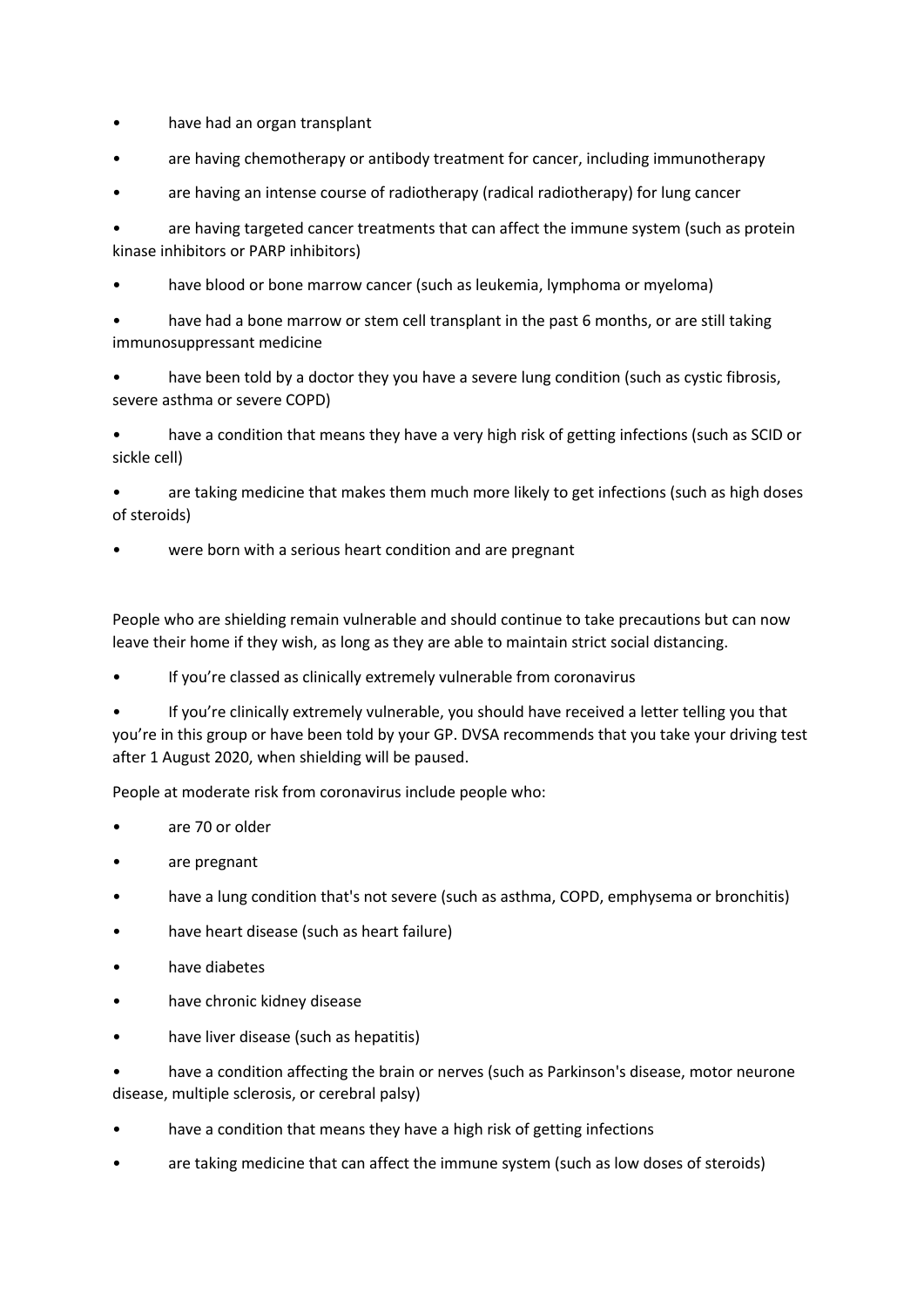are very obese (a BMI of 40 or above)

If you're at moderate risk from coronavirus, it's very important you follow current Government advice, which states you should take particular care to minimise contact with others outside your household.

If you're pregnant and worried about coronavirus, there is advice on the gov.uk website.

Remember that these rules apply to your customers too.

Government advice in England for employers is for those who cannot work from home to follow social distancing guidelines which in England suggest keeping 1 metre + apart (may differ in other countries) from colleagues or customers. This is still impossible for driver trainers in car. Even when that is not possible it doesn't mean you can't necessarily work.

## Recommencing Work:

When and if you make the choice to return to work it will be an individual decision for your business, but we advise that you make sure that you follow these guidelines:

Before collecting the client, we recommend:

• Consider whether you or they have had any symptoms of the virus within the last 7 days or have been in contact with someone who has within the last 14 days.

Before you leave to collect the client for a lesson call or text them and check if they have had any symptoms of the virus within the last 7 days

• If they know anyone or have been in contact with anyone that is showing symptoms or has been doing so within the last 14 days.

• Remind them to wash their hands for at least 20 seconds, in line with Government guidance, immediately before leaving the house for their lesson. If they want to wear disposable gloves, to put them on just before getting into the car. Remind them that they should not touch their face.

• Make sure you ask your client to wear suitable clothing providing as much covering as is reasonable. Short sleeves are now acceptable.

• Once you arrive to collect them you should again assess whether they are well enough to start the lesson. Do not let them get into the car straight away, try to have a conversation with them at least 2 metres away and see if you notice any symptoms. Arrange to meet by the vehicle not at their front door.

• You need to be 100% happy with their state and if you are not don't start the lesson and explain you need to cancel until they have recovered fully. Ideally do this before every lesson you have even if you only saw the pupil the day before

Make sure then that they have washed their hands or have hand sanitiser ready for them making sure they sanitise their hands before getting into the car.

• Explain that you have also just cleaned your hands with hand sanitiser, or soap and water where possible and that both of you should avoid touching your face and hands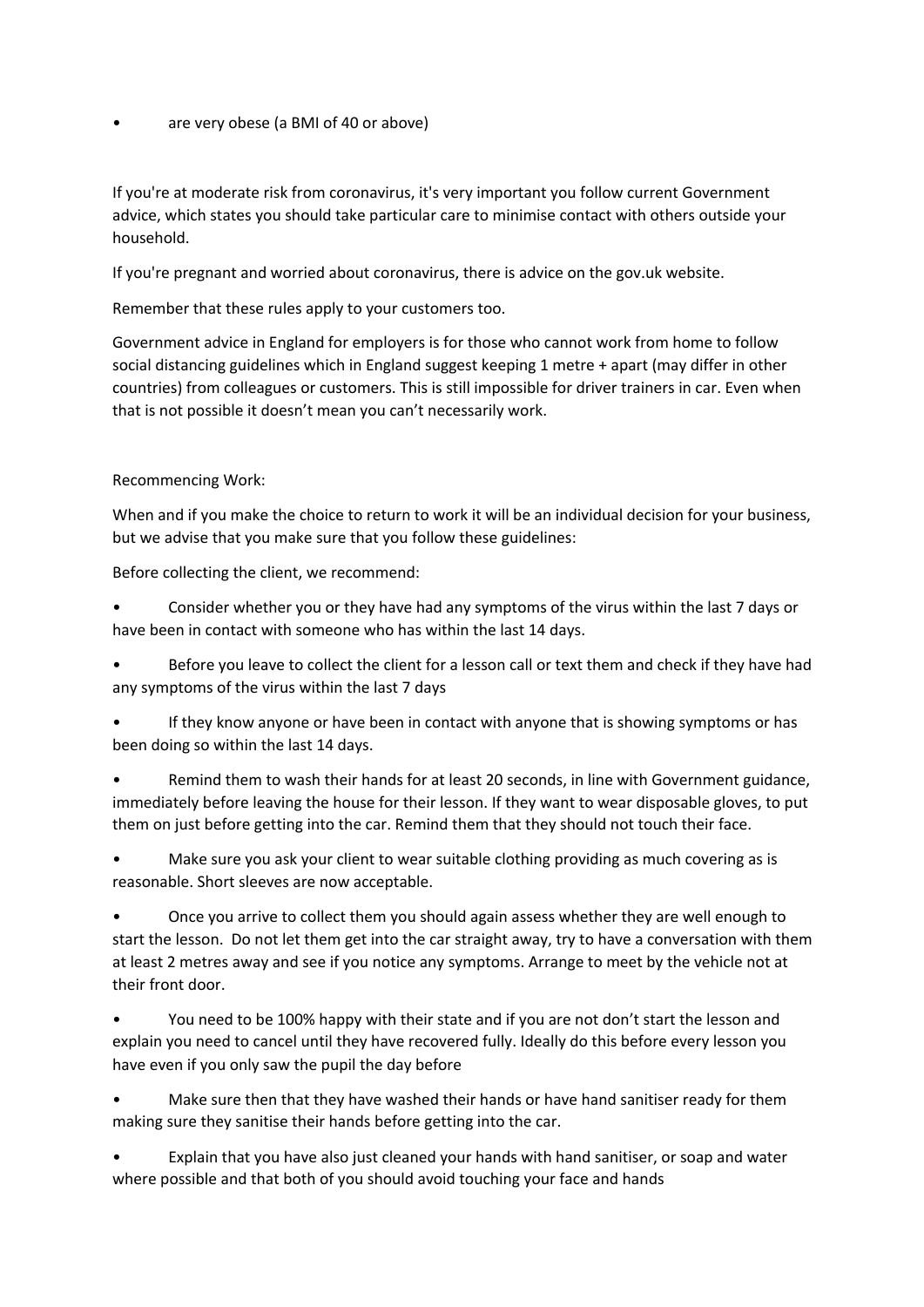• Explain you will not shake their hand share visual aids, pens etc. with them and will be minimising contact with them for safety

• Explain that between lessons you have cleaned down door handles inside and out, windows and mirror controls, seat adjusters and head restraints, seatbelt and its connection, gear lever, steering wheel, indicator and wiper stalks, car keys and training resources

• Explain that the windows will be down as much as possible during the lesson to allow for ventilation, and tell them to wrap up warm as it might be cooler in the car than usual

• Avoid using the air conditioning if possible, however if it is used don't set it to recirculate

Explain at this time that the clients parents, guardians or friends, will not be able to sit in on the lesson or test

• Any new clients will need their licence checked electronically at https://www.gov.uk/checkdriving-information You need: the last 8 characters of their driving licence and the check code from the client, ask them to hold the licence up so you can check it. Don't touch or take the licence from them. The code will be valid for 21 days and you can only use the code once.

• If you are considering making any additions in the vehicle, i.e. plastic screening or dividers, please check any construction and use rules, as they may affect the airbag deployment and could mean you can't safely reach all the controls when required and they will need to be taken out for the driving test. Also check with your car insurance before making any construction and use adaptations.

Personal Protective Equipment (PPE):

It is essential you have hand sanitiser and wash your hands as frequently as you can.

• Antibacterial wipes or spray (check they also say virus) should be used to clean down the car between lessons. Household disinfectant can also be used.

• Public Health England (PHE) household guidance on the disposal of waste that could be infected with COVID-19 states that you must securely store the PPE waste in disposal rubbish bags. You must place these bags in another bag. You must tie this bag securely and keep it separate from other waste. This waste must be set aside for at least 72 hours before being put in the usual external household bin for non-recyclable waste.

You may also want to consider the following:

• Disposable gloves could be worn by yourself and the client, but you will still need to wash your hands and clean down surfaces and controls. Some people have a latex allergy so check with your clients. You will need to change them after each lesson

We would not recommend the use of face visors, however, If a pupil is insistent on wearing one, then a mask or face covering must also be used as wearing a visor alone will provide little protection. Check with your insurance providers first before using a visor.

• Have a supply of both gloves and masks to offer your client before they enter the vehicle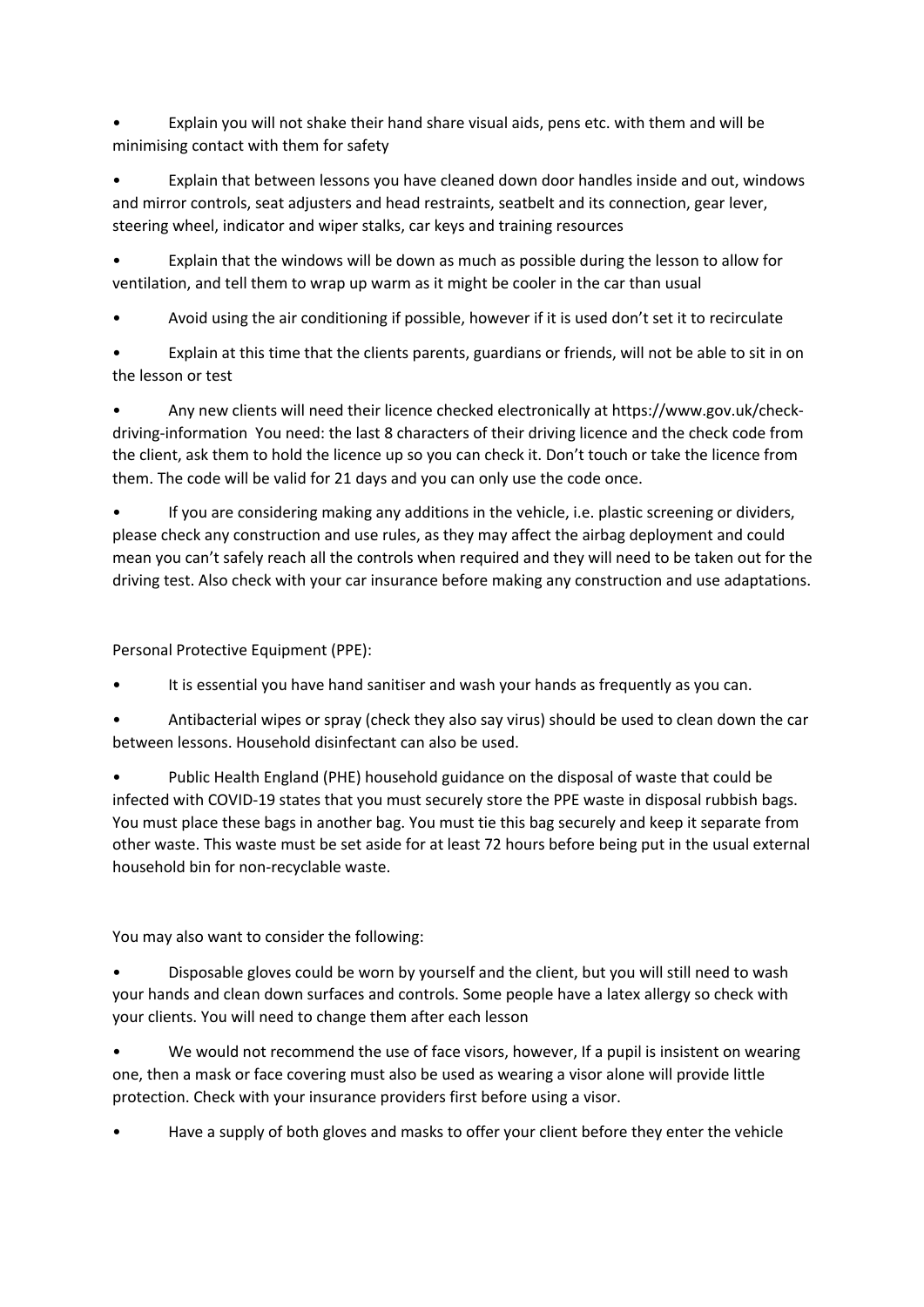• If you do use a mask, make sure you use a new one frequently and dispose of the old one safely and responsibly. Cloth ones need to be washed at least daily and at 60 degrees and above to be effective. Gloves need to be changed frequently.

Make sure you ask your client to wear suitable clothing providing as much covering as is reasonable, however, short sleeves are now acceptable.

Wash your clothing as soon as you have finished work for the day

• Avoid beaded seat covers that are difficult to clean between lessons

It is essential that the PPE equipment you choose does not impede yours, or the client's ability to control the vehicle or communicate with you. For that reason we do not recommend plastic face visors or plastic screen dividers between yourself and the client. They could be dangerous if they mist up or an airbag is deployed and they may be regarded as an adaptation to the vehicle.

The instructor must wash their hands as soon as they get home, they should wash their clothes at 60 degrees and shower or bath at the end of the day.

During the lesson consider the following:

• Visual aids and any training resources should be held up and not passed between the two of you to hold and touch

• Writing should be done by the ADI don't share a pen or other devices where possible. If you do then clean with anti-bac wipes straight afterwards

• Try to avoid directly facing each other when discussing scenarios, it is safer to face forwards in the vehicle because we cannot maintain being 1 metre + apart in England, other countries may differ

• Have a discussion outside of the car where safe and legal to do so

If you give a demonstration drive you will need to wipe down the controls before and after the drive

• If the instructor has to touch the controls during the lesson the car must be pulled up at the earliest convenience and the controls must be wiped down. If the instructor and client touched hands as a result they must both sanitise their hands.

• Consider wherever possible giving any briefing notes digitally

• Consider wherever possible reducing the handling of cash and use electronic payments and receipts

After the lesson:

After you have finished the lesson you will need to repeat some of the same processes that you did at the start of the lesson. If you then drive to pick up your next client, you will need to repeat the process again, in short, each time that someone has been in the driving seat. Make extra time between lessons to allow for this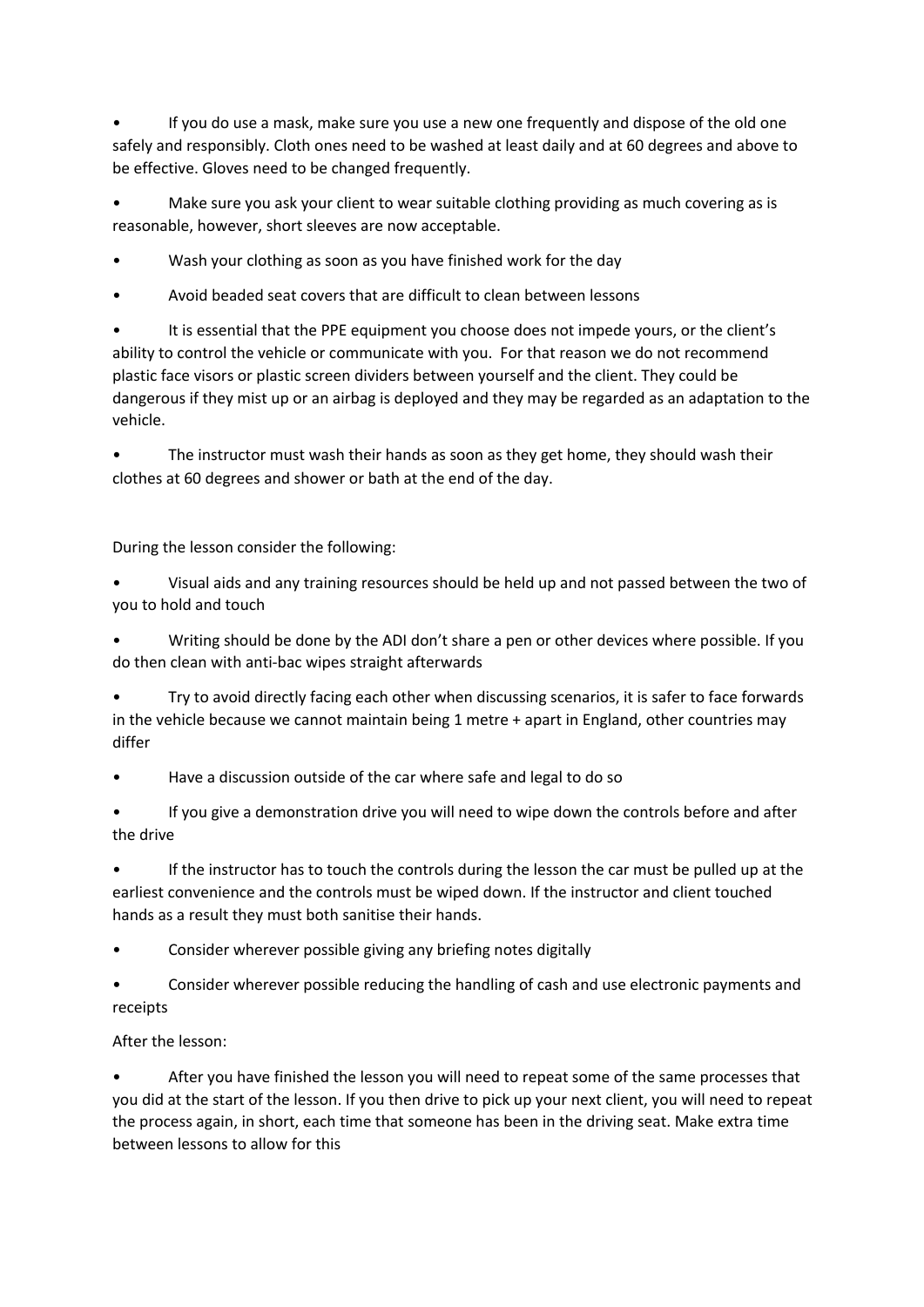• No hand shaking, clean your hands but do not go into the clients house to do this. Use hand sanitiser if you do not have access to soap and water

- Remind the client to wash their hands as soon as they get back into their house
- Wipe the car down ready for the next lesson or your journey home
- Call your next pupil and assess their state to avoid a wasted journey

Consider wherever possible to use your vehicle solely for work purposes and minimise allowing family in it if at all possible

## Taking a client to test:

• Please arrive at the test centre no more than 5 minutes before the test time, this should allow you time to wipe down the examiners side of the vehicle, including seat adjusters and head restraint, seatbelt and its connection, the dashboard area and passenger door contact points

• Remember test times may be different to before as DVSA try to maximise social distancing and avoiding too many people gathering at once.

It is recommended that you leave your ADI certificate in the window as you can be contacted sooner by your ADI number if an examiner tested positive for Covid19.

The meet and greet by the examiner will be conducted in the car park or usual meeting place where tests usually begin where there is no car park

• Test & Trace. The Candidate participation in the NHS Test & Trace initiative is a requirement for taking a practical test. The examiner will ask the candidate; "Can you confirm that you are taking part in the Government test and trace or similar national initiative and that you are happy for your details to be passed to the relevant tracing authority if needed for Covid 19 tracing purposes." Should the candidate not be taking part in the test and trace initiative the test cannot go ahead.

If a driving test candidate or driving examiner develops symptoms in the days after a test, the NHS Test and Trace service will use data DVSA collects from the candidate to contact them.

We've updated our privacy notice published on GOV.UK to explain how we manage personal data. See section 4.1 of the following document: Book and manage your driving test: privacy notice.

The examiner may choose to fit a disposable seat cover and must be satisfied the car has been recently cleaned. The examiner will use an anti-viral wipe to clean the passenger door and touch points.

• Candidates must bring and wear a face covering for the duration of the test, the Examiners can provide one to the candidate if needed. This is a mandatory requirement unless the DVSA is informed at the time of test booking a suitable reason for not wearing one such as a physical or mental illness, impairment or disability that means candidates cannot put one on or remove one.

Examiners will wear a face covering.